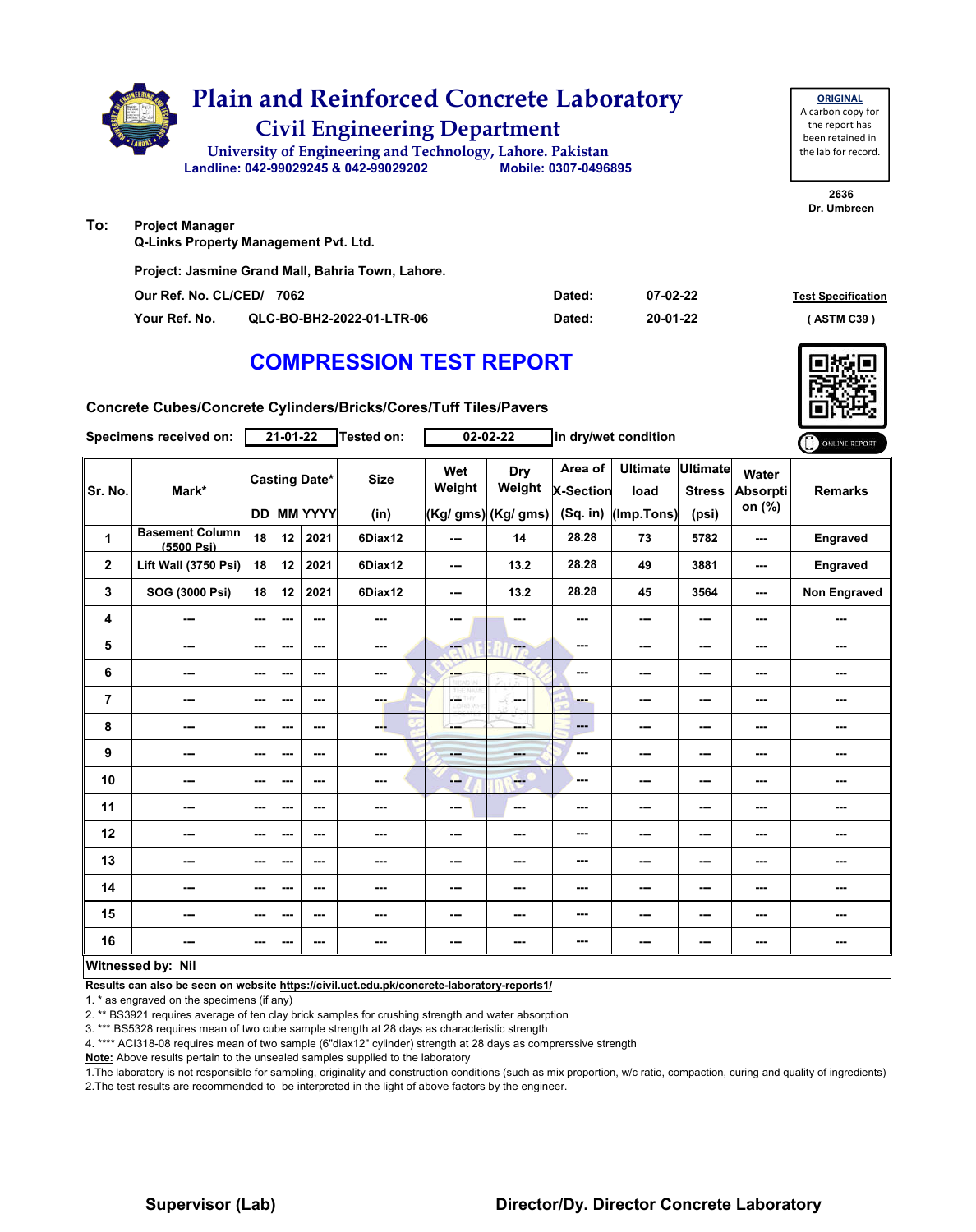

**Your Ref. No. QLC-BO-BH2-2022-01-LTR-16 Dated: ( ASTM C39 )**

**26-01-22**

**Concrete Cubes/Concrete Cylinders/Bricks/Cores/Tuff Tiles/Pavers**

|                | Specimens received on:            |      | $28 - 01 - 22$ |                                           | Tested on:          | $03 - 02 - 22$           |                                      | in dry/wet condition                    |                                       |                                           | ONLINE REPORT                      |                     |
|----------------|-----------------------------------|------|----------------|-------------------------------------------|---------------------|--------------------------|--------------------------------------|-----------------------------------------|---------------------------------------|-------------------------------------------|------------------------------------|---------------------|
| Sr. No.        | Mark*                             |      |                | <b>Casting Date*</b><br><b>DD MM YYYY</b> | <b>Size</b><br>(in) | Wet<br>Weight            | Dry<br>Weight<br>(Kg/ gms) (Kg/ gms) | Area of<br><b>X-Section</b><br>(Sq. in) | <b>Ultimate</b><br>load<br>(Imp.Tons) | <b>Ultimate</b><br><b>Stress</b><br>(psi) | Water<br><b>Absorpti</b><br>on (%) | <b>Remarks</b>      |
| 1              | Slab over 3rd Floor<br>(3000 Psi) | 29   | 12             | 2021                                      | 6Diax12             | $-$                      | 12.6                                 | 28.28                                   | 30                                    | 2376                                      | ---                                | <b>Non Engraved</b> |
| $\mathbf 2$    | Slab over 3rd Floor<br>(3000 Psi) | 29   | 12             | 2021                                      | 6Diax12             | $\sim$ $\sim$            | 13                                   | 28.28                                   | 42                                    | 3327                                      | ---                                | <b>Non Engraved</b> |
| 3              | Slab over 3rd Floor<br>(3000 Psi) | 29   | 12             | 2021                                      | 6Diax12             | $\sim$ $\sim$            | 13.8                                 | 28.28                                   | 53                                    | 4198                                      | $\sim$                             | <b>Non Engraved</b> |
| 4              | ---                               | ---  | ---            | $--$                                      | ---                 | ---                      | ---                                  | ---                                     | ---                                   | ---                                       | ---                                |                     |
| 5              | ---                               | $--$ | ---            | ---                                       | ---                 | <b>Fact</b>              | ---                                  | ---                                     | ---                                   | ---                                       | ---                                |                     |
| 6              | ---                               | ---  | ---            | ---                                       | ---                 | <b>SHOP</b>              | ---                                  | ---                                     | ---                                   | ---                                       | ---                                | ---                 |
| $\overline{7}$ | ---                               | ---  | ---            | ---                                       | ---                 | ---<br>LIDRED WH         | ---                                  | ---                                     | ---                                   | ---                                       | ---                                | ---                 |
| 8              | ---                               | ---  | ---            | ---                                       | ---                 |                          | ---                                  | $---$                                   | ---                                   | ---                                       | ---                                |                     |
| 9              | ---                               | $--$ | ---            | $--$                                      |                     | <b>Barbara</b>           | ---                                  | ---                                     | ---                                   | ---                                       | ---                                | ---                 |
| 10             | ---                               | ---  | ---            | ---                                       | ---                 | --                       | ---                                  | ---                                     | ---                                   | ---                                       | ---                                | ---                 |
| 11             | ---                               | ---  | ---            | ---                                       | ---                 | ---                      | ---                                  | ---                                     | ---                                   | ---                                       | ---                                | ---                 |
| 12             | ---                               | ---  | ---            | $--$                                      |                     | ---                      | ---                                  | ---                                     | ---                                   | $--$                                      | ---                                | ---                 |
| 13             | ---                               | $--$ | ---            | $--$                                      | ---                 | ---                      | ---                                  | ---                                     | ---                                   | ---                                       | ---                                | ---                 |
| 14             | ---                               | $--$ | ---            | $--$                                      | ---                 | ---                      | ---                                  | ---                                     | ---                                   | ---                                       | ---                                | ---                 |
| 15             | ---                               | ---  | ---            | $--$                                      | ---                 | ---                      | ---                                  | ---                                     | ---                                   | $--$                                      | ---                                | ---                 |
| 16             | ---                               | $--$ | ---            | ---                                       |                     | $\overline{\phantom{a}}$ | ---                                  | ---                                     | ---                                   | ---                                       | ---                                | ---                 |
|                | Witnessed by: Nil                 |      |                |                                           |                     |                          |                                      |                                         |                                       |                                           |                                    |                     |

**Results can also be seen on website https://civil.uet.edu.pk/concrete-laboratory-reports1/**

1. \* as engraved on the specimens (if any)

2. \*\* BS3921 requires average of ten clay brick samples for crushing strength and water absorption

3. \*\*\* BS5328 requires mean of two cube sample strength at 28 days as characteristic strength

4. \*\*\*\* ACI318-08 requires mean of two sample (6"diax12" cylinder) strength at 28 days as comprerssive strength

**Note:** Above results pertain to the unsealed samples supplied to the laboratory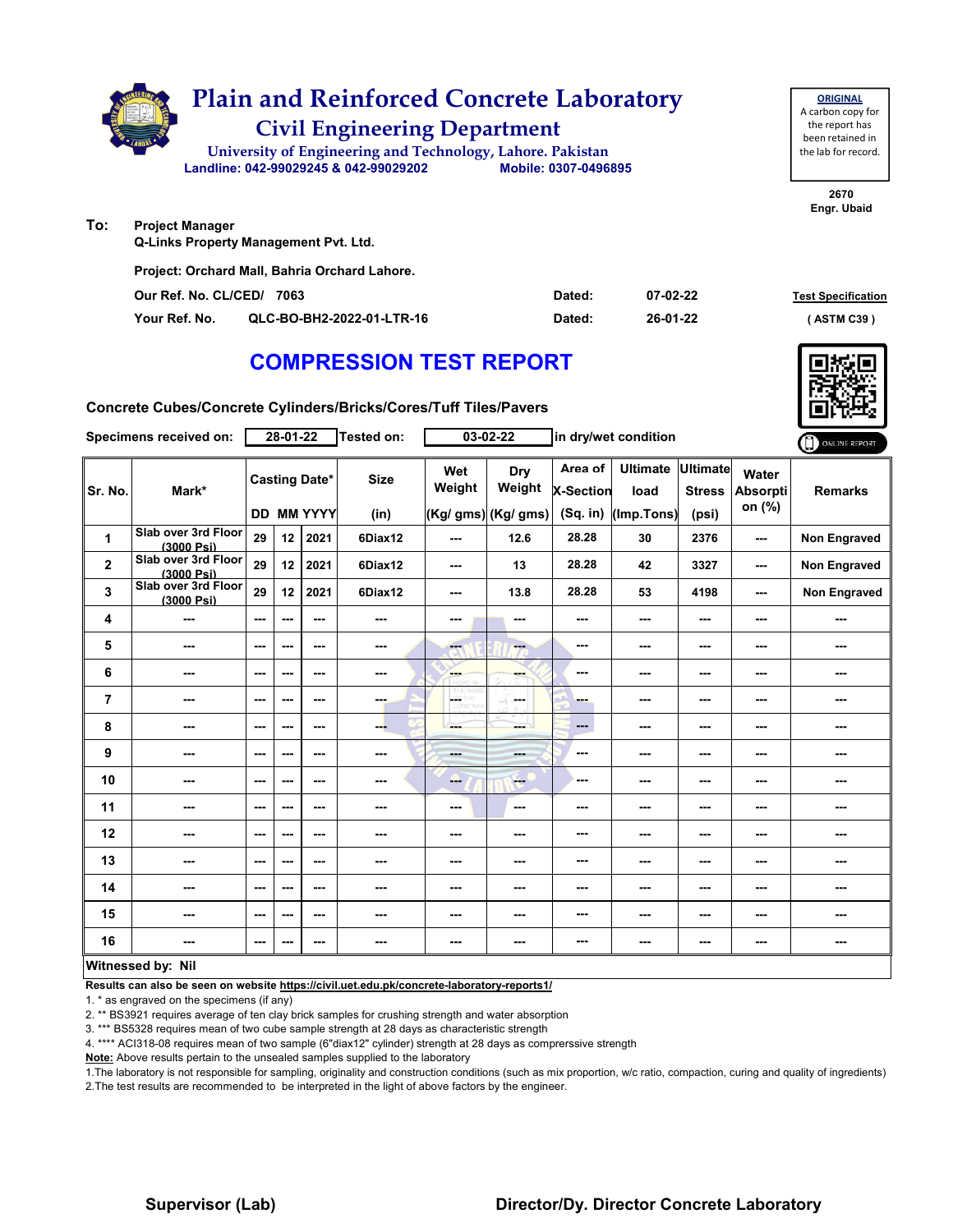

**ORIGINAL** A carbon copy for the report has been retained in the lab for record.

**2681 Dr. Umbreen**

**To: Laraib Hassan, Civil Engineer**

**S.I.D.E Works Pvt. Ltd. New Garden Town, Lahore.**

**Project: Construction of DHA Phase-VIII, Lahore. (Residence of Kamran & Saadia.)**

| Our Ref. No. CL/CED/ 7064 |     | Dated: | 07-02-22       | <b>Test Specification</b> |
|---------------------------|-----|--------|----------------|---------------------------|
| Your Ref. No.             | Nil | Dated: | $01 - 02 - 22$ | (ASTM C39)                |

#### **COMPRESSION TEST REPORT**

**Concrete Cubes/Concrete Cylinders/Bricks/Cores/Tuff Tiles/Pavers**

|                | Specimens received on:   |                          | $01 - 02 - 22$ |                                           | Tested on:          |                         | $03 - 02 - 22$                       | in dry/wet condition                      |                                       |                                           |                                    | ONLINE REPORT  |
|----------------|--------------------------|--------------------------|----------------|-------------------------------------------|---------------------|-------------------------|--------------------------------------|-------------------------------------------|---------------------------------------|-------------------------------------------|------------------------------------|----------------|
| Sr. No.        | Mark*                    |                          |                | <b>Casting Date*</b><br><b>DD MM YYYY</b> | <b>Size</b><br>(in) | Wet<br>Weight           | Dry<br>Weight<br>(Kg/ gms) (Kg/ gms) | Area of<br><b>X-Section</b><br>$(Sq.$ in) | <b>Ultimate</b><br>load<br>(Imp.Tons) | <b>Ultimate</b><br><b>Stress</b><br>(psi) | Water<br><b>Absorpti</b><br>on (%) | <b>Remarks</b> |
| 1              | Raft                     | 1                        | 12             | 2021                                      | 6Diax12             | ---                     | 13                                   | 28.28                                     | 45                                    | 3564                                      | ---                                | Non Engraved   |
| $\mathbf 2$    | Raft                     | $\mathbf{1}$             | 12             | 2021                                      | 6Diax12             | ---                     | 13                                   | 28.28                                     | 53                                    | 4198                                      | ---                                | Non Engraved   |
| 3              | Raft                     | $\mathbf{1}$             | 12             | 2021                                      | 6Diax12             | ---                     | 13.4                                 | 28.28                                     | 49                                    | 3881                                      | ---                                | Non Engraved   |
| 4              | $\cdots$                 | $\sim$                   | ---            | $\overline{\phantom{a}}$                  | $\sim$              | ---                     | ---                                  | ---                                       | ---                                   | ---                                       | ---                                | ---            |
| 5              | $--$                     | $\sim$                   | ---            | ---                                       | ---                 | $\overline{\mathbf{a}}$ | $--$                                 | $\sim$                                    | ---                                   | ---                                       | ---                                | ---            |
| 6              | ---                      | $\sim$ $\sim$            | ---            | $- - -$                                   | $\sim$              | ---                     | <b>FALL</b>                          | ---                                       | ---                                   | ---                                       | ---                                | ---            |
| $\overline{7}$ | ---                      | $--$                     | ---            | $\overline{\phantom{a}}$                  | ---                 | CORD WHE                | ---                                  | ---                                       | ---                                   | ---                                       |                                    | ---            |
| 8              | ---                      | $\overline{\phantom{a}}$ | ---            | $\sim$                                    | ---                 | ---                     | ment i                               | $\cdots$                                  | ---                                   | ---                                       |                                    | ---            |
| 9              | $\sim$                   | $\overline{\phantom{a}}$ | ---            | ---                                       | $\sim$              | $- - -$                 | ---                                  | ---                                       | ---                                   | ---                                       | ---                                | ---            |
| 10             | ---                      | $\overline{\phantom{a}}$ | ---            | $\sim$                                    | ---                 | ---                     | <b>Fee</b>                           | ---                                       | ---                                   | ---                                       | ---                                | ---            |
| 11             | $\overline{\phantom{a}}$ | $\sim$ $\sim$            | ---            | $\sim$ $\sim$                             | $\sim$              | $--$                    | $\frac{1}{2}$                        | ---                                       | ---                                   | ---                                       | ---                                | ---            |
| 12             | $\qquad \qquad \cdots$   | ---                      | ---            | $\overline{\phantom{a}}$                  | ---                 | ---                     | ---                                  | ---                                       | ---                                   | ---                                       | ---                                | ---            |
| 13             | ---                      | ---                      | ---            | $--$                                      | ---                 | ---                     | ---                                  | ---                                       | ---                                   | ---                                       | ---                                | ---            |
| 14             | ---                      | $\overline{\phantom{a}}$ | ---            | ---                                       | $\sim$              | ---                     | ---                                  | ---                                       | ---                                   | ---                                       | ---                                | ---            |
| 15             | ---                      | $\overline{\phantom{a}}$ | ---            | $- - -$                                   | ---                 | ---                     | ---                                  | ---                                       | ---                                   | ---                                       | ---                                | ---            |
| 16             | ---                      | $\overline{\phantom{a}}$ | ---            | $\sim$ $\sim$                             | $\sim$              | ---                     | ---                                  | ---                                       | ---                                   | $\overline{\phantom{a}}$                  | ---                                | ---            |
|                | Witnessed by: Nil        |                          |                |                                           |                     |                         |                                      |                                           |                                       |                                           |                                    |                |

#### **Witnessed by: Nil**

**Results can also be seen on website https://civil.uet.edu.pk/concrete-laboratory-reports1/**

1. \* as engraved on the specimens (if any)

2. \*\* BS3921 requires average of ten clay brick samples for crushing strength and water absorption

3. \*\*\* BS5328 requires mean of two cube sample strength at 28 days as characteristic strength

4. \*\*\*\* ACI318-08 requires mean of two sample (6"diax12" cylinder) strength at 28 days as comprerssive strength

**Note:** Above results pertain to the unsealed samples supplied to the laboratory



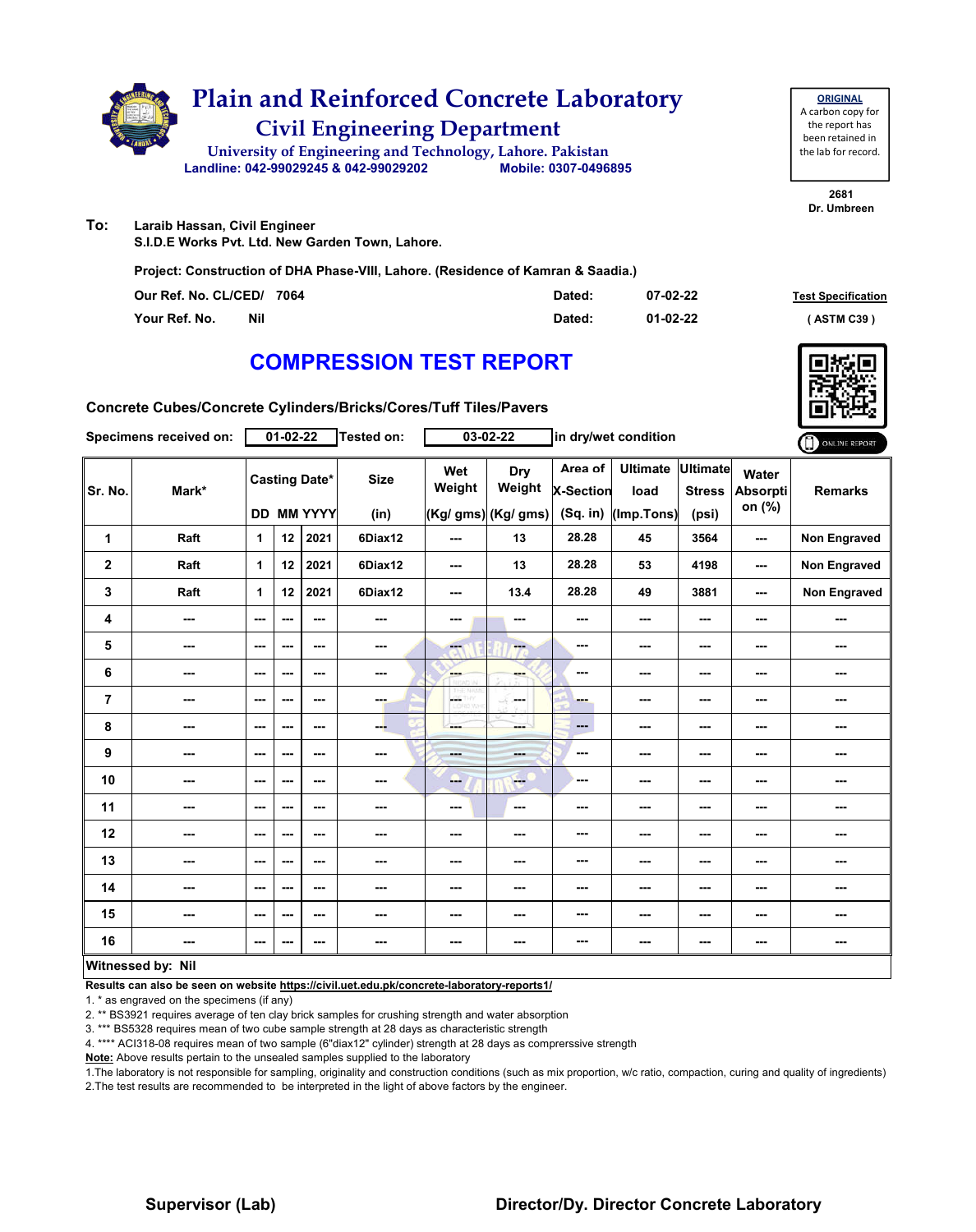

# **Civil Engineering Department Plain and Reinforced Concrete Laboratory**

**Landline: 042-99029245 & 042-99029202 Mobile: 0307-0496895 University of Engineering and Technology, Lahore. Pakistan**

**ORIGINAL** A carbon copy for the report has been retained in the lab for record.

**2669 Dr. Umbreen**

**To: (M. Shahid Javed), Unirazz Services** 

**Construction Management & Engineering, Block-B Valencia Town, Lahore.**

**Project: External Development Work Nestle Office Building Packages Real Estate Lahore.**

| Our Ref. No. CL/CED/ 7065 |                   | Dated: | 07-02-22 | <b>Test Specification</b> |
|---------------------------|-------------------|--------|----------|---------------------------|
| Your Ref. No.             | USPL/PMALL/2112-2 | Dated: | 27-01-22 | (ASTM C39)                |

### **COMPRESSION TEST REPORT**



**Concrete Cubes/Concrete Cylinders/Bricks/Cores/Tuff Tiles/Pavers**

|                | Specimens received on: |               | $27 - 01 - 22$ |                                           | Tested on:               |                | $02 - 02 - 22$                       |                                           | in dry/wet condition                  |                                           |                             | ONLINE REPORT  |
|----------------|------------------------|---------------|----------------|-------------------------------------------|--------------------------|----------------|--------------------------------------|-------------------------------------------|---------------------------------------|-------------------------------------------|-----------------------------|----------------|
| Sr. No.        | Mark*                  |               |                | <b>Casting Date*</b><br><b>DD MM YYYY</b> | <b>Size</b><br>(in)      | Wet<br>Weight  | Dry<br>Weight<br>(Kg/ gms) (Kg/ gms) | Area of<br><b>X-Section</b><br>$(Sq.$ in) | <b>Ultimate</b><br>load<br>(Imp.Tons) | <b>Ultimate</b><br><b>Stress</b><br>(psi) | Water<br>Absorpti<br>on (%) | <b>Remarks</b> |
| 1              | <b>RWT Footing</b>     | 25            | 12             | 2021                                      | 6Diax12                  | ---            | 13.2                                 | 28.28                                     | 65                                    | 5149                                      | ---                         | Engraved       |
| $\mathbf{2}$   | <b>RWT Footing</b>     | 25            | 12             | 2021                                      | 6Diax12                  | ---            | 13.4                                 | 28.28                                     | 65                                    | 5149                                      | $\overline{\phantom{a}}$    | Engraved       |
| 3              | <b>RWT Footing</b>     | 25            | 12             | 2021                                      | 6Diax12                  | ---            | 13.6                                 | 28.28                                     | 63                                    | 4990                                      | ---                         | Engraved       |
| 4              | ---                    | $- - -$       | ---            | ---                                       | $\sim$ $\sim$            | ---            | ---                                  | ---                                       | ---                                   | ---                                       | ---                         | ---            |
| 5              | $\sim$                 | $\sim$ $\sim$ | ---            | ---                                       | $\cdots$                 | $-1$           | --                                   | ---                                       | ---                                   | $--$                                      | ---                         | ---            |
| 6              | ---                    | $--$          | ---            | $--$                                      | $\overline{\phantom{a}}$ | ---            | ---                                  | ---                                       | ---                                   | ---                                       | ---                         | ---            |
| $\overline{7}$ | ---                    | ---           | ---            | $--$                                      | ---                      | <b>CETHY</b>   | ---                                  | ---                                       | ---                                   | ---                                       | ---                         |                |
| 8              | ---                    | $\sim$ $\sim$ | ---            | $\overline{\phantom{a}}$                  | --                       | ---            | ---                                  | ---                                       | ---                                   | $--$                                      | ---                         | ---            |
| 9              | ---                    | $\sim$ $\sim$ | ---            | ---                                       | $\cdots$                 | <b>Barbara</b> | ---                                  | ---                                       | ---                                   | ---                                       | ---                         | ---            |
| 10             | ---                    | $--$          | ---            | $--$                                      | ---                      | ---            | <b>Here</b>                          | ---                                       | ---                                   | ---                                       | ---                         | ---            |
| 11             | ---                    | $--$          | ---            | ---                                       | ---                      | ---            | $\sim$                               | ---                                       | ---                                   | ---                                       | ---                         | ---            |
| 12             | ---                    | ---           | ---            | ---                                       | ---                      | ---            | ---                                  | ---                                       | ---                                   | ---                                       | ---                         | ---            |
| 13             | ---                    | ---           | ---            | ---                                       | ---                      | ---            | ---                                  | ---                                       | ---                                   | ---                                       | ---                         | ---            |
| 14             | ---                    | $--$          | ---            | $--$                                      | ---                      | ---            | ---                                  | ---                                       | ---                                   | ---                                       | ---                         | ---            |
| 15             | ---                    | $\sim$ $\sim$ | ---            | $--$                                      | $\overline{\phantom{a}}$ | ---            | ---                                  | ---                                       | ---                                   | ---                                       | ---                         | ---            |
| 16             | ---                    | ---           | ---            | ---                                       | ---                      | ---            | ---                                  | ---                                       | ---                                   | $--$                                      | ---                         |                |
|                | Witnessed by: Nil      |               |                |                                           |                          |                |                                      |                                           |                                       |                                           |                             |                |

#### **Witnessed by: Nil**

**Results can also be seen on website https://civil.uet.edu.pk/concrete-laboratory-reports1/**

1. \* as engraved on the specimens (if any)

2. \*\* BS3921 requires average of ten clay brick samples for crushing strength and water absorption

3. \*\*\* BS5328 requires mean of two cube sample strength at 28 days as characteristic strength

4. \*\*\*\* ACI318-08 requires mean of two sample (6"diax12" cylinder) strength at 28 days as comprerssive strength

**Note:** Above results pertain to the unsealed samples supplied to the laboratory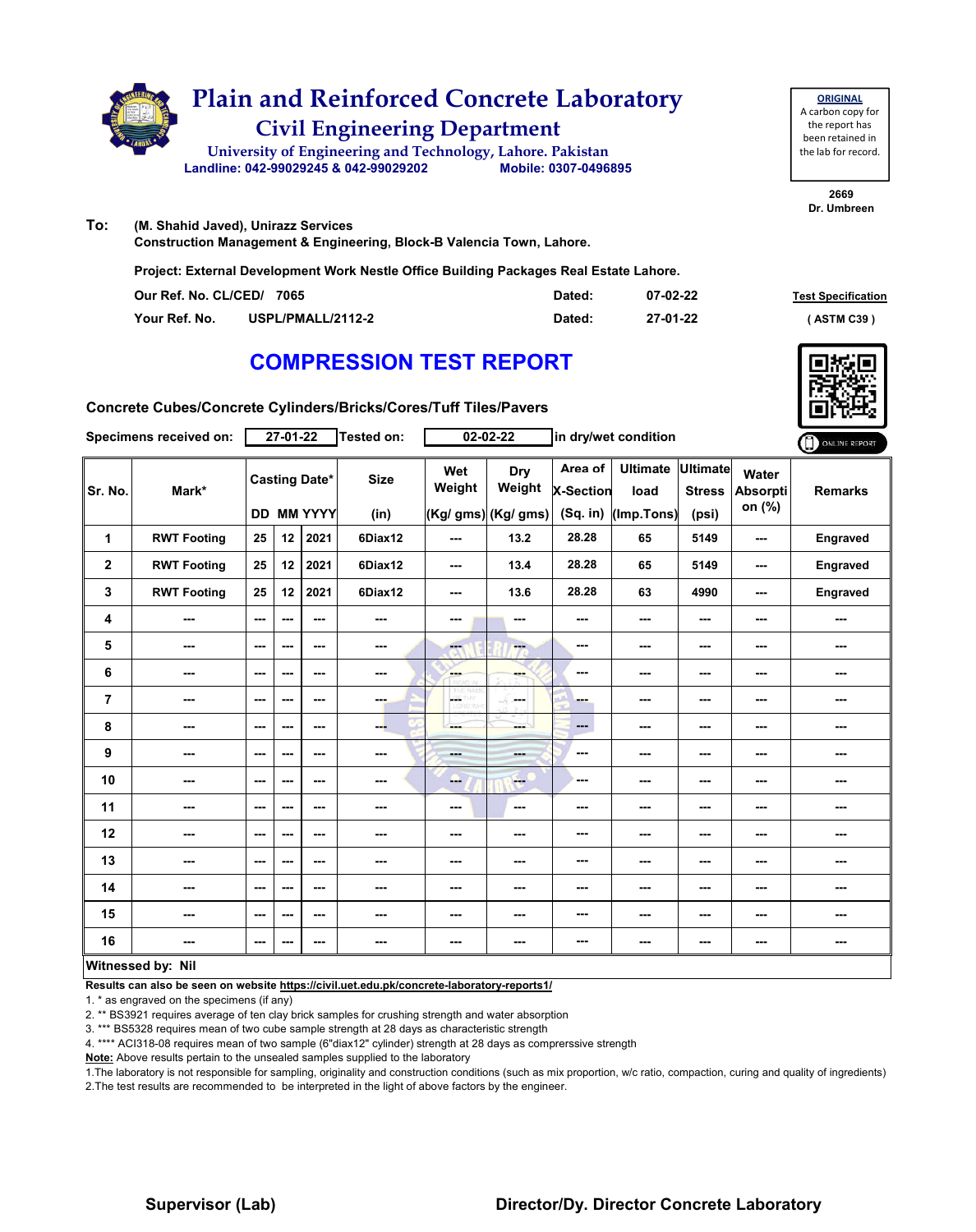

**ORIGINAL** A carbon copy for the report has been retained in the lab for record.

> **2657 Engr. Ubaid**

**To: ANH Developers (Pvt.) Ltd. 91 Block-B, Phase-V, DHA, Lahore.**

| <b>Project: Nil</b>       |     |        |          |                           |
|---------------------------|-----|--------|----------|---------------------------|
| Our Ref. No. CL/CED/ 7066 |     | Dated: | 07-02-22 | <b>Test Specification</b> |
| Your Ref. No.             | Nil | Dated: | 25-01-22 | (ASTM C39)                |

## **COMPRESSION TEST REPORT**

**Concrete Cubes/Concrete Cylinders/Bricks/Cores/Tuff Tiles/Pavers**

|              | Specimens received on: |    | 25-01-22        |                                           | Tested on:          |               | 03-02-22                                     |                                           | in dry/wet condition                  |                                           |                                    | ONLINE REPORT       |
|--------------|------------------------|----|-----------------|-------------------------------------------|---------------------|---------------|----------------------------------------------|-------------------------------------------|---------------------------------------|-------------------------------------------|------------------------------------|---------------------|
| Sr. No.      | Mark*                  |    |                 | <b>Casting Date*</b><br><b>DD MM YYYY</b> | <b>Size</b><br>(in) | Wet<br>Weight | <b>Dry</b><br>Weight<br>$(Kg/gms)$ (Kg/ gms) | Area of<br><b>X-Section</b><br>$(Sq.$ in) | <b>Ultimate</b><br>load<br>(Imp.Tons) | <b>Ultimate</b><br><b>Stress</b><br>(psi) | Water<br><b>Absorpti</b><br>on (%) | <b>Remarks</b>      |
| 1            | 4500 Psi               | 10 | 10              | 2021                                      | 6Diax12             | ---           | 13.4                                         | 28.28                                     | 76                                    | 6020                                      | ---                                | Non Engraved        |
| $\mathbf{2}$ | 4500 Psi               | 10 | 10 <sup>1</sup> | 2021                                      | 6Diax12             | ---           | 14                                           | 28.28                                     | 65                                    | 5149                                      | ---                                | <b>Non Engraved</b> |
| 3            | 4500 Psi               | 15 | 10              | 2021                                      | 6Diax12             | ---           | 13.8                                         | 28.28                                     | 59                                    | 4673                                      | ---                                | Non Engraved        |
| 4            | 4500 Psi               | 15 | 10              | 2021                                      | 6Diax12             | ---           | 13.8                                         | 28.28                                     | 71                                    | 5624                                      | ---                                | <b>Non Engraved</b> |
| 5            | 4500 Psi               | 19 | 10              | 2021                                      | 6Diax12             | ---           | 14                                           | 28.28                                     | 64                                    | 5069                                      | ---                                | Non Engraved        |
| 6            | 4500 Psi               | 19 | 10              | 2021                                      | 6Diax12             | ---           | 13.8                                         | 28.28                                     | 83                                    | 6574                                      | ---                                | Non Engraved        |
| 7            | 6000 Psi               | 27 | 10 <sup>1</sup> | 2021                                      | 6Diax12             | ---           | 13.8                                         | 28.28                                     | 66                                    | 5228                                      | ---                                | Non Engraved        |
| 8            | 6000 Psi               | 27 | 10              | 2021                                      | 6Diax12             |               | 14                                           | 28.28                                     | 95                                    | 7525                                      | ---                                | Non Engraved        |
| 9            | 6000 Psi               | 10 | 10              | 2021                                      | 6Diax12             |               | 14.4                                         | 28.28                                     | 86                                    | 6812                                      | ---                                | <b>Non Engraved</b> |
| 10           | 6000 Psi               | 10 | 10              | 2021                                      | 6Diax12             | --            | 14                                           | 28.28                                     | 80                                    | 6337                                      | ---                                | Non Engraved        |
| 11           | 6000 Psi               | 15 | 10              | 2021                                      | 6Diax12             | ---           | 14.2                                         | 28.28                                     | 79                                    | 6257                                      | ---                                | <b>Non Engraved</b> |
| 12           | 6000 Psi               | 15 | 10              | 2021                                      | 6Diax12             | ---           | 14                                           | 28.28                                     | 60                                    | 4752                                      | ---                                | <b>Non Engraved</b> |
| 13           | 6000 Psi               | 19 | 10 <sup>1</sup> | 2021                                      | 6Diax12             | ---           | 14.4                                         | 28.28                                     | 73                                    | 5782                                      | ---                                | <b>Non Engraved</b> |
| 14           | 6000 Psi               | 19 | 10 <sup>1</sup> | 2021                                      | 6Diax12             | ---           | 14                                           | 28.28                                     | 79                                    | 6257                                      | ---                                | Non Engraved        |
| 15           | 4500 Psi               | 24 | 10              | 2021                                      | 6Diax12             | ---           | 13.8                                         | 28.28                                     | 69                                    | 5465                                      | ---                                | Non Engraved        |
| 16           | 4500 Psi               | 24 | 10              | 2021                                      | 6Diax12             | ---           | 14                                           | 28.28                                     | 72                                    | 5703                                      | ---                                | Non Engraved        |
|              | Witngssad hy Nil       |    |                 |                                           |                     |               |                                              |                                           |                                       |                                           |                                    |                     |

#### **Witnessed by: Nil**

**Results can also be seen on website https://civil.uet.edu.pk/concrete-laboratory-reports1/**

1. \* as engraved on the specimens (if any)

2. \*\* BS3921 requires average of ten clay brick samples for crushing strength and water absorption

3. \*\*\* BS5328 requires mean of two cube sample strength at 28 days as characteristic strength

4. \*\*\*\* ACI318-08 requires mean of two sample (6"diax12" cylinder) strength at 28 days as comprerssive strength

**Note:** Above results pertain to the unsealed samples supplied to the laboratory

1.The laboratory is not responsible for sampling, originality and construction conditions (such as mix proportion, w/c ratio, compaction, curing and quality of ingredients) 2.The test results are recommended to be interpreted in the light of above factors by the engineer.

#### **Supervisor (Lab) Director/Dy. Director Concrete Laboratory**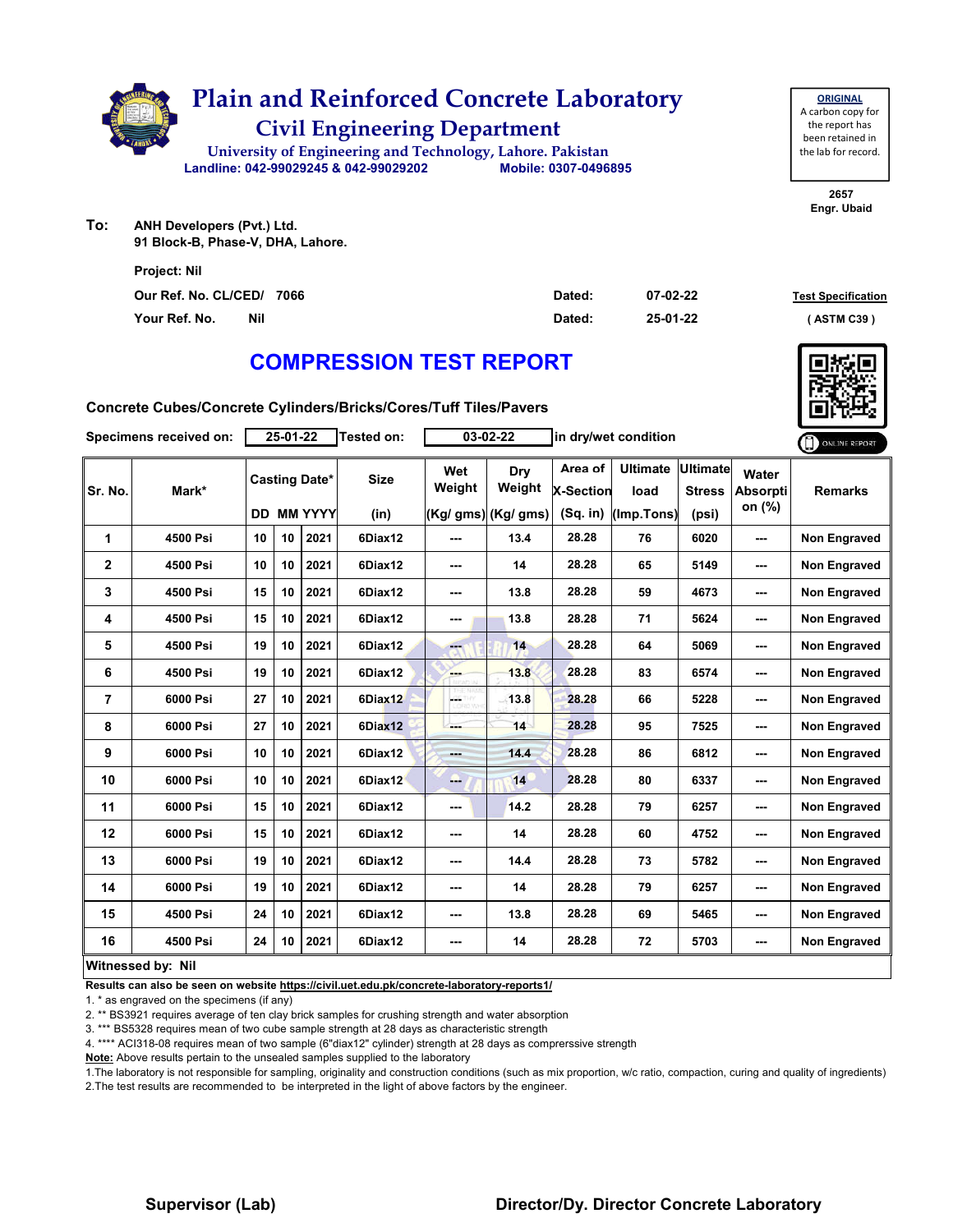

| <b>ORIGINAL</b>     |
|---------------------|
| A carbon copy for   |
| the report has      |
| been retained in    |
| the lab for record. |
|                     |

**2679 Engr. Ubaid**

**To: H. Development's Construction.**

**4-Babar Block, Main Boulevard New Garden Town, Lahore.**

**Project: 4-Babar Block, Main Boulevard New Garden Town, Lahore.**

| Our Ref. No. CL/CED/ 7067   | Dated: | 07-02-22 | <b>Test Specification</b> |
|-----------------------------|--------|----------|---------------------------|
| Your Ref. No.<br><b>Nil</b> | Dated: | 31-01-22 | (ASTM C39)                |

#### **COMPRESSION TEST REPORT**

**Concrete Cubes/Concrete Cylinders/Bricks/Cores/Tuff Tiles/Pavers**

| Specimens received on:  |                          | 31-01-22                                  |      |                          | Tested on:          | 03-02-22                 |                                      | in dry/wet condition                      |                                       |                                           |                                    | ONLINE REPORT  |
|-------------------------|--------------------------|-------------------------------------------|------|--------------------------|---------------------|--------------------------|--------------------------------------|-------------------------------------------|---------------------------------------|-------------------------------------------|------------------------------------|----------------|
| Sr. No.                 | Mark*                    | <b>Casting Date*</b><br><b>DD MM YYYY</b> |      |                          | <b>Size</b><br>(in) | Wet<br>Weight            | Dry<br>Weight<br>(Kg/ gms) (Kg/ gms) | Area of<br><b>X-Section</b><br>$(Sq.$ in) | <b>Ultimate</b><br>load<br>(Imp.Tons) | <b>Ultimate</b><br><b>Stress</b><br>(psi) | Water<br><b>Absorpti</b><br>on (%) | <b>Remarks</b> |
| 1                       | <b>PCC</b>               | 3                                         | 1    | 2022                     | 6Diax12             | ---                      | 14                                   | 28.28                                     | 62                                    | 4911                                      | ---                                | Engraved       |
| $\overline{\mathbf{2}}$ | <b>PCC</b>               | 3                                         | 1    | 2022                     | 6Diax12             | ---                      | 14                                   | 28.28                                     | 66                                    | 5228                                      | ---                                | Engraved       |
| 3                       | $\overline{\phantom{a}}$ | $\sim$                                    | ---  | $\overline{\phantom{a}}$ | ---                 | ---                      | ---                                  | ---                                       | ---                                   | ---                                       | ---                                | ---            |
| 4                       | $\cdots$                 | $\sim$                                    | ---  | $\sim$                   | $\sim$              | ---                      | ---                                  | ---                                       | ---                                   | ---                                       | ---                                | ---            |
| 5                       | ---                      | $--$                                      | ---  | $- - -$                  | ---                 | <b>Fee</b>               | ---                                  | $\sim$ $\sim$                             | ---                                   | ---                                       | ---                                | ---            |
| 6                       | ---                      | $\overline{\phantom{a}}$                  | ---  | $\sim$ $\sim$            | $\sim$              | ---                      | ---                                  | ---                                       | ---                                   | ---                                       | ---                                | ---            |
| $\overline{7}$          | $\overline{\phantom{a}}$ | $\sim$ $\sim$                             | ---  | $\sim$ $\sim$            | $-1$                | LG.<br>w<br><b>D.WFR</b> | ---<br>-S                            | ---                                       | ---                                   | ---                                       | ---                                | ---            |
| 8                       | ---                      | $\cdots$                                  | ---  | ---                      | ---                 | ---                      | ---                                  | $---$                                     | ---                                   | ---                                       | ---                                | ---            |
| 9                       | ---                      | $\overline{\phantom{a}}$                  | ---  | $\sim$ $\sim$            | $\sim$ $\sim$       | $- - -$                  | ---                                  | $-$                                       | ---                                   | ---                                       | ---                                | ---            |
| 10                      | $\overline{\phantom{a}}$ | $\sim$ $\sim$                             | $--$ | $\sim$ $\sim$            | $\sim$              | --                       | <b>Free</b>                          | ---                                       | ---                                   | $\overline{\phantom{a}}$                  | ---                                | ---            |
| 11                      | $\qquad \qquad \cdots$   | $\sim$                                    | ---  | $\sim$ $\sim$            | ---                 | ---                      | $\overline{\phantom{a}}$             | ---                                       | ---                                   | ---                                       | ---                                | ---            |
| 12                      | ---                      | ---                                       | ---  | ---                      | ---                 | ---                      | ---                                  | ---                                       | ---                                   | ---                                       | ---                                | ---            |
| 13                      | ---                      | $\overline{\phantom{a}}$                  | ---  | $\sim$                   | ---                 | ---                      | ---                                  | ---                                       | ---                                   | ---                                       | ---                                | ---            |
| 14                      | ---                      | $-$                                       | ---  | $\sim$ $\sim$            | $\sim$ $\sim$       | ---                      | ---                                  | ---                                       | ---                                   | ---                                       | ---                                | ---            |
| 15                      | ---                      | $\sim$                                    | ---  | $\sim$ $\sim$            | $\sim$              | ---                      | $\overline{\phantom{a}}$             | ---                                       | ---                                   | ---                                       | ---                                | ---            |
| 16                      | ---                      | $\sim$                                    | ---  | $\sim$                   | $\sim$              | ---                      | $\sim$                               | ---                                       | ---                                   | ---                                       | ---                                | ---            |
| Witnessed by: Nil       |                          |                                           |      |                          |                     |                          |                                      |                                           |                                       |                                           |                                    |                |

**Results can also be seen on website https://civil.uet.edu.pk/concrete-laboratory-reports1/**

1. \* as engraved on the specimens (if any)

2. \*\* BS3921 requires average of ten clay brick samples for crushing strength and water absorption

3. \*\*\* BS5328 requires mean of two cube sample strength at 28 days as characteristic strength

4. \*\*\*\* ACI318-08 requires mean of two sample (6"diax12" cylinder) strength at 28 days as comprerssive strength

**Note:** Above results pertain to the unsealed samples supplied to the laboratory